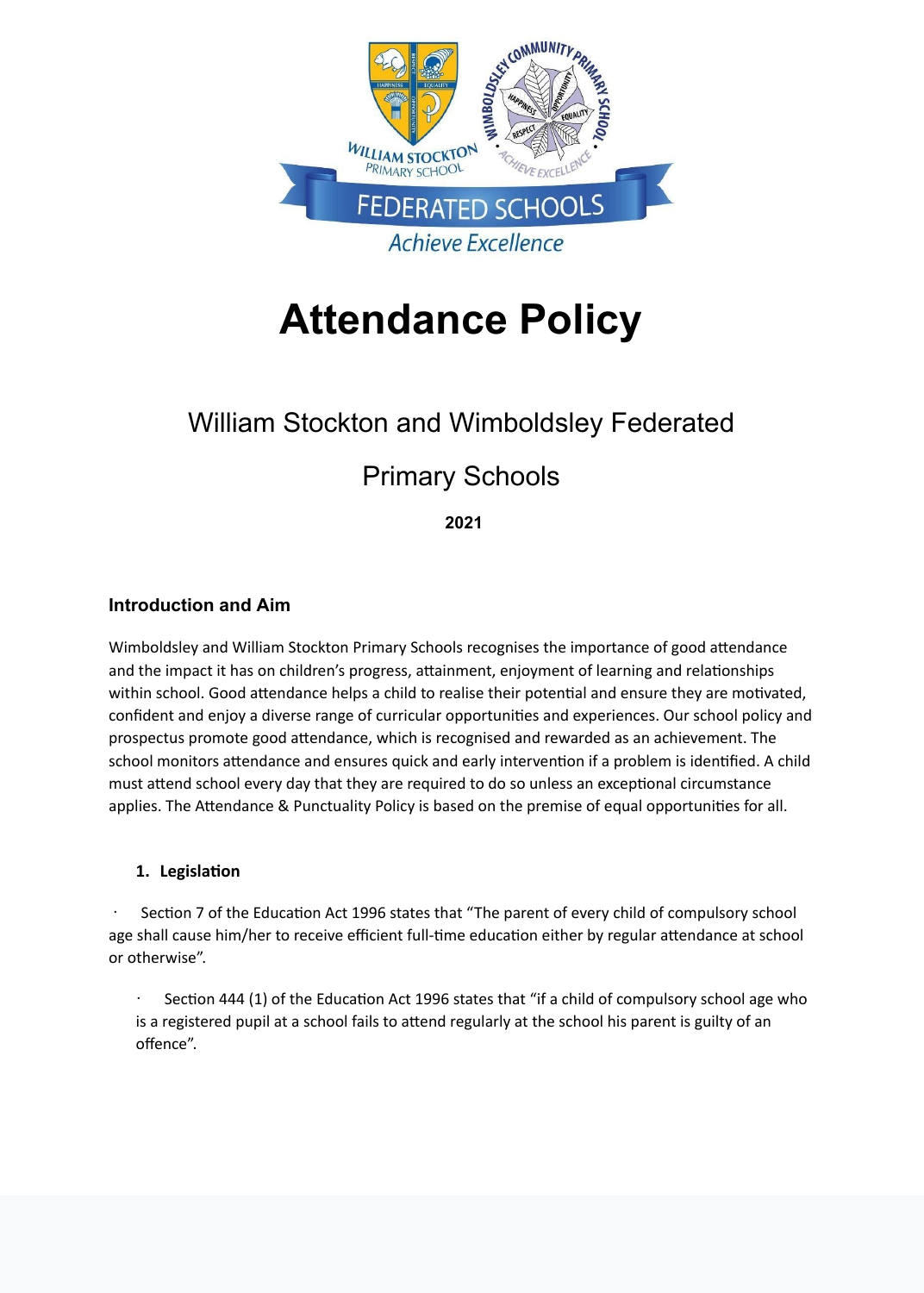Therefore, regular and punctual attendance at school is a legal requirement. Additionally, regular attendance is essential to enable children to maximise their educational attainment, opportunities and further development.

Section 576 Education Act 1996 - Meaning of "parent"

For the purposes of Education Law, the definition of a 'parent' and who is responsible for ensuring regular attendance to school is:

- all biological parents, whether they are married or not
- any person who, although not a biological parent, has parental responsibility for a child or young person - this could be an adoptive parent, a step-parent, guardian or other relative
- any person who, although not a biological parent and does not have parental responsibility, has care of a child or young person. This could be one parent, both parents and/or carer/s.

#### **2. Procedure (updated to include Covid-19 guidance)**

Children are expected to attend school regularly, unless there is a good reason for absence.

There are two types of absence:

- Authorised (where the school approves a pupil absence)
- Unauthorised (where school will not approve the absence)

The school has a duty to safeguard all its pupils. If a child is absent, the parents/carers should inform the school on the first day of absence, and each following day of absence, stating the reason.

 The school office will make contact with home when a child is absent, and the parent/carer has not notified the school of the absence. If no contact can be achieved or the reason for absence is not accepted the absence will be unauthorised.

When a child is asked to self-isolate because they have symptoms of Covid-19 or they live with a family member who has been diagnosed with Covid-19, or if a family member is waiting for the results of a Covid-19 test then they will receive an 'X' in the register. This is to reflect that they have been absent, but that this was due to the pandemic and therefore their absence is authorised.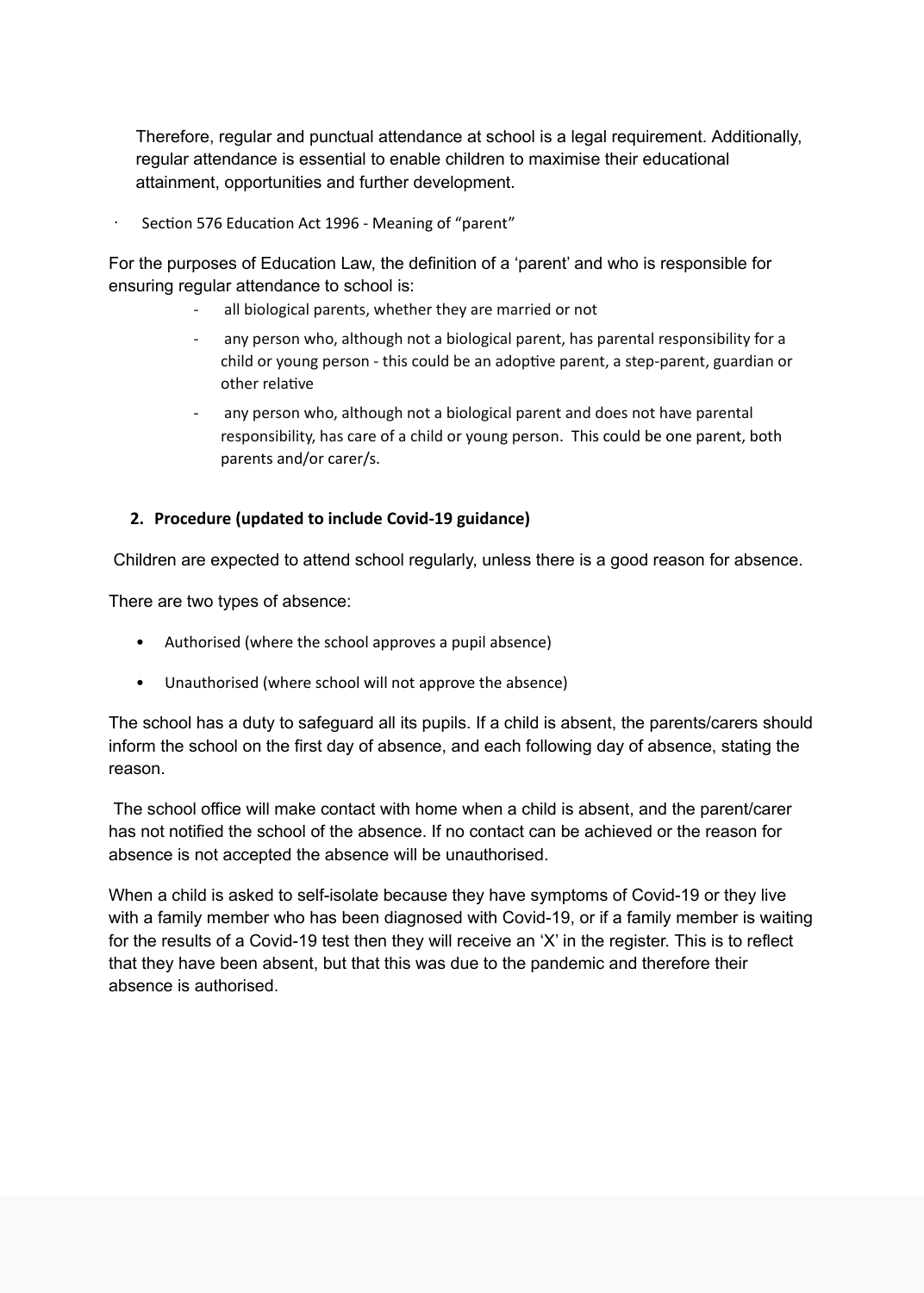#### **3.** Lateness and Punctuality

School begins at 8.50 and all pupils are expected to be in school for registration at that time.

- Register taken at 9.00
- Registers close 9.30

 Any child who arrives after the gates are closed must enter the school by the main entrance and report to the school office to sign in. If pupils are not in class when the register is taken, they will be coded as 'L'. Any late arrivals after *9.30* will be coded as 'U' which is an unauthorised absence for that session.

 In accordance with the 'Education (Pupil Registration) (England) Regulations 2006', if your child arrives after the registers close, they will receive a mark, code U, that shows them to be on site, but this will **not** count as a present mark and it will mean they have an unauthorised absence. This may mean that you could face the possibility of a Fixed Penalty Notice or other legal action if the problem persists.

 Schools must take the attendance register at the start of the first session of each school day, morning (a.m.) and once during the second session, afternoon (p.m.).

 Children who are consistently late for school are disrupting not only their own education, but also that of other children. Where persistent lateness gives cause for concern, you will be invited to a meeting to resolve the issues. If there is no improvement following this meeting, further action will be taken which may include referral to external agencies.

You may approach the school at any time for support and advice if you are having difficulty getting your child to school on time or maintaining regular attendance.

#### **4. Registers**

Registers provide the daily record of attendance of all pupils. They are legal documents and the register may be required in a court of law, for example as evidence in prosecutions for non-attendance in school.

'Education (Pupil Registration) (England) Regulations 2006' (section 6)

On each occasion they must record whether every pupil is:

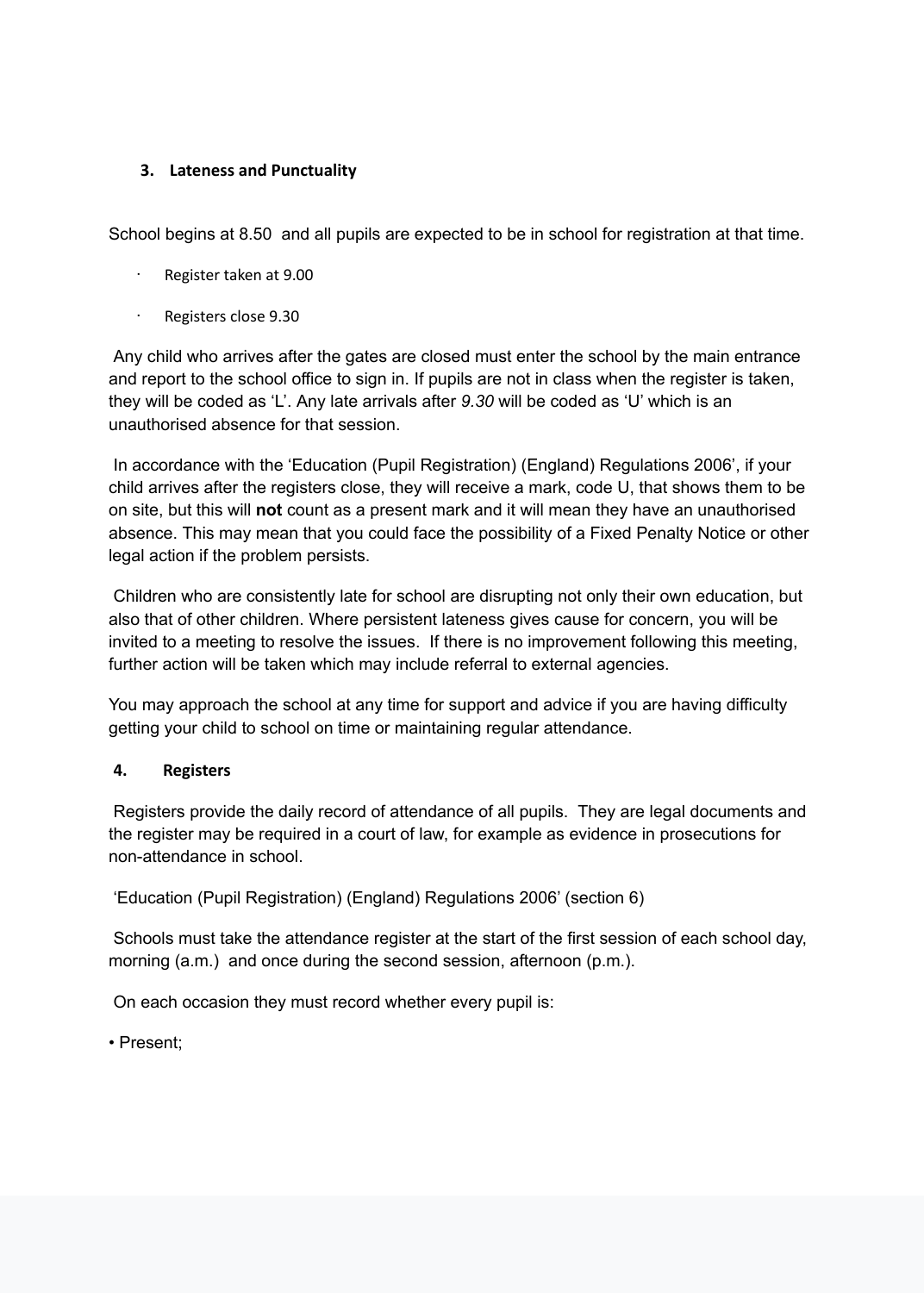- Attending an approved educational activity;
- Absent;
- Unable to attend due to exceptional circumstances; or,
- Not attending in circumstances relating to coronavirus (COVID-19)

The school should follow up any absences to:

- Ascertain the reason;
- Ensure the proper safeguarding action is taken;
- Identify whether the absence is approved or not; and,

• Identify the correct code to use before entering it on to the school's electronic register, or management information system as a priority and returned to the school office in a timely manner. This is used to download data to the School Census.

The register should be marked using the codes as advised by the Department for Education (DfE) 'School Attendance Guidance for maintained schools, academies, independent schools and local authorities). (*See appendix 3.)*

#### **5. Medical Absence**

Absence due to sickness should be reported to the school by phone or email on the first day of absence. The school should be kept informed during longer periods of absence. School will contact parents during the first day if no satisfactory reason for absence has been received.

 Any medical absences in excess of 5 days (10 sessions) per academic year will need to be supported by medical evidence. If no medical evidence is received, then the absence may be recorded as unauthorised. The school will work with all families on an individual basis if medical absences exceed the maximum threshold.

#### **6.** Unauthorised Absence and Fixed Penalty Notice

#### An absence may be coded as 'unauthorised' if:

i. no reason for absence has been given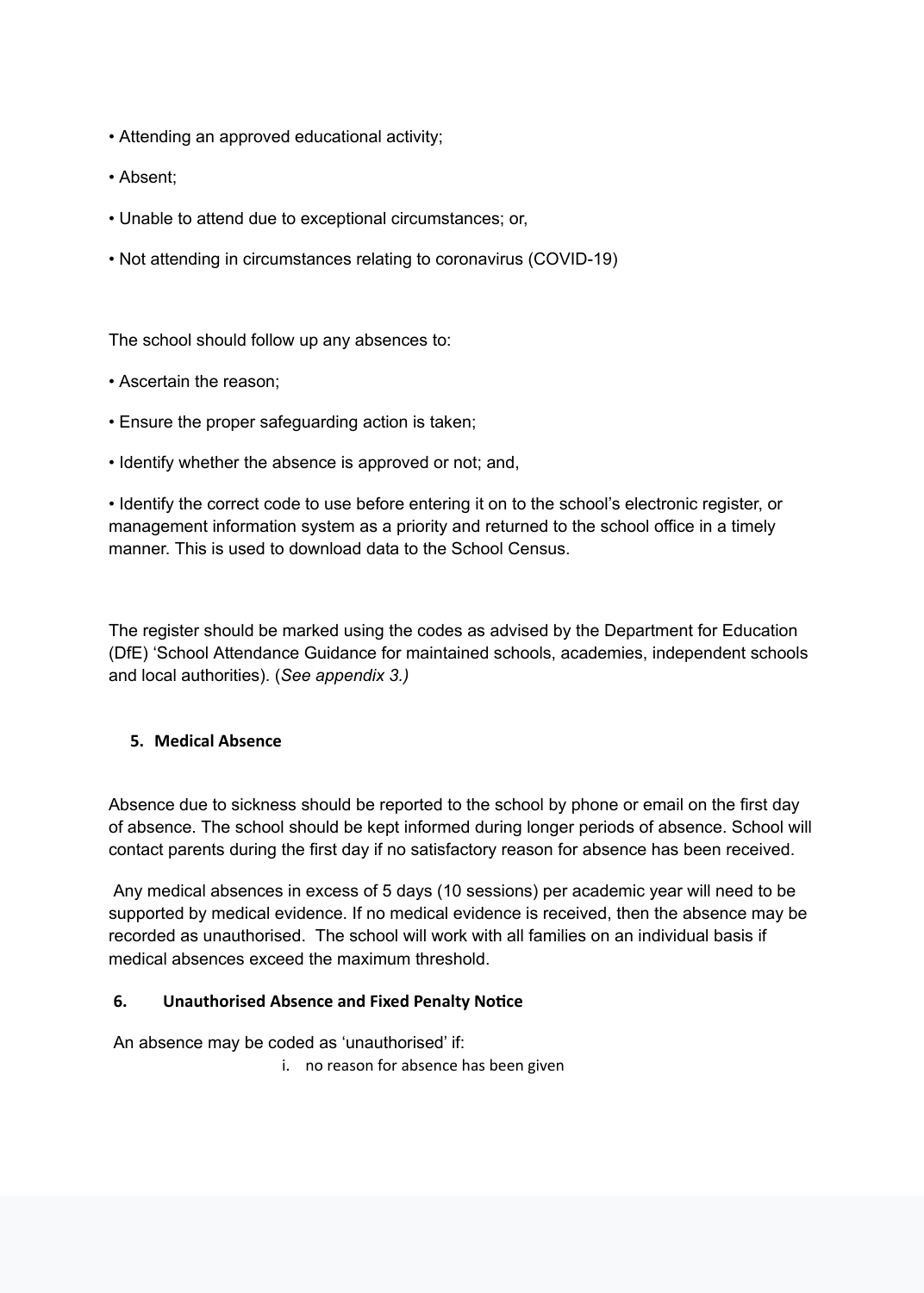- ii. medical evidence is not received when requested
- iii. a request for a leave of absence has been unauthorised
- Iv. a pupil arrives at school after registration has closed at 9.30

Parents/carers should be aware that Wimboldsley and William Stockton Primary Schools may contact the Local Authority if a pupil has 10 or more unauthorised absences in the current term with a view to issuing a Fixed Penalty Notice or other legal action. The Fixed Penalty Notice is issued individually to each parent/carer who fails to ensure their child's regular attendance at school. The Penalty is £60 per parent/carer per child if paid within 21 days rising to £120 if paid within 28 days. Non-payment of the Fixed Penalty Notice may result in prosecution in the Magistrates court *(see appendix 1).*

# **7. Application for Exceptional Circumstances**

 In September 2013, amendments to the Education (Pupil Registration) (England) Regulations 2006, make it clear that Head Teachers may not grant any Leave of Absence (holiday) during term time unless there are '**exceptional circumstances**'

 The Head Teacher and the Governing Body will determine what constitutes an exceptional circumstance on an individual basis. If parents/carers need to request Exceptional Leave of Absence, they must complete an 'Exceptional Leave of Absence' form available from the school office. It should be noted that if any application is declined and absence occurs of a consecutive 5 or more unauthorised days, then school may apply to the Local Authority for a Fixed Penalty Notice to be issued to each parent/carer.

The following will not be deemed to be exceptional circumstances:

- Family holiday
- Availability of less expensive holiday
- Availability of holiday accommodation
- Parent/carer's working commitments
- Holiday pre-booked by another family member

 A child's absence during term time seriously disrupts their continuity of learning. Not only do they miss the teaching on the days they are away but are less prepared for the lessons building on that teaching when they return to school. There is a consequent risk of under achievement, which we must seek to avoid.

### The Governing Body is responsible for ensuring any attendance issues are dealt with in line with school policy.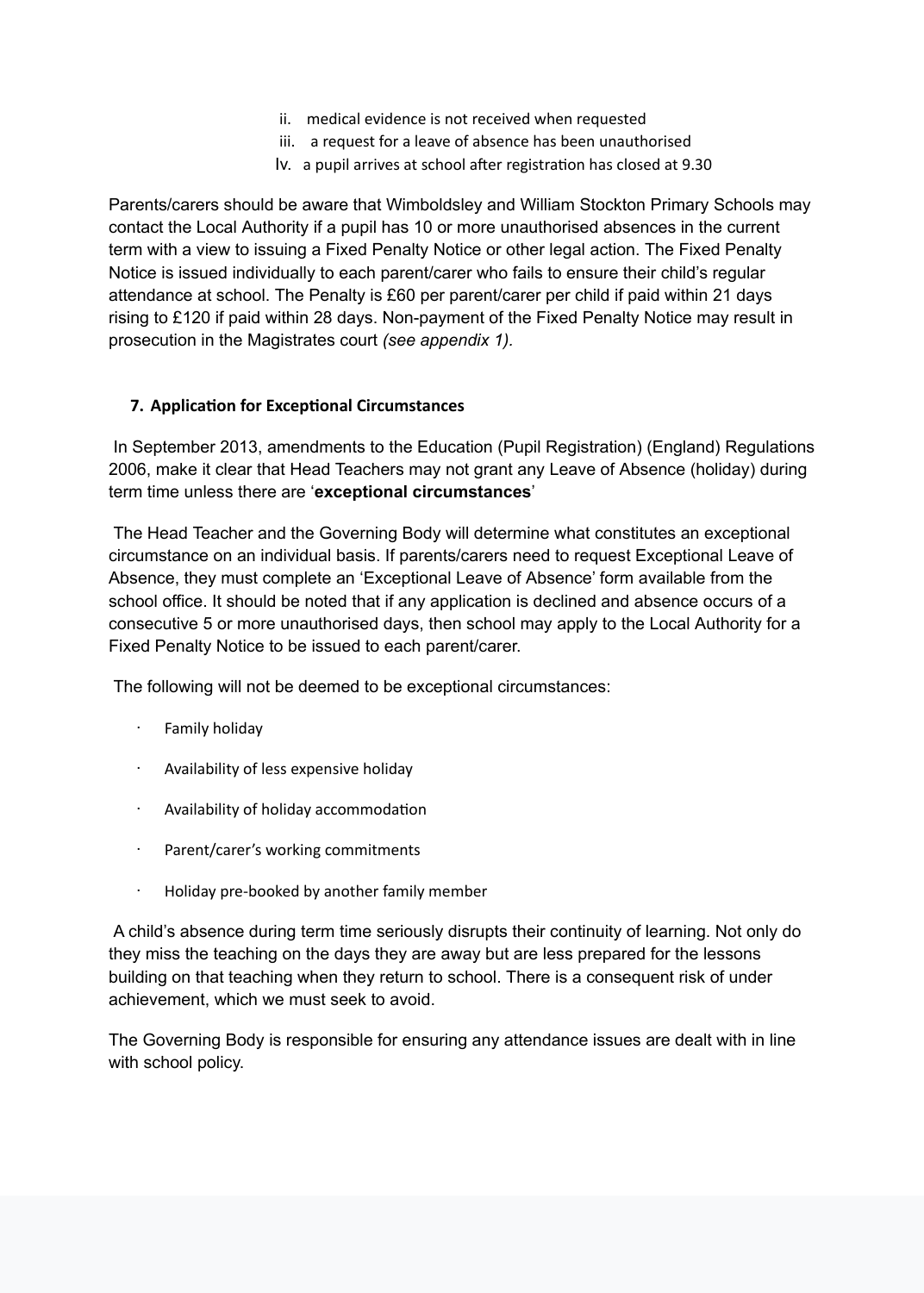#### **8. Religious Observance**

We recognise that some pupils may need to participate in days of religious observance.

Where a day of religious observance.

- falls during school time and
	- has been exclusively set apart for religious observance by the religious body to which the pupil belongs

We ask that parents/carers notify Wimboldsley/William Stockton Primary Schools in writing in advance where absence is required due to a religious observance.

#### **9. Enforced School Closure**

 If Wimboldsley/William Stockton Primary Schools were forced to close for a period of time, we have the facility to operate an online virtual school. The expectation is children will still engage with ALL activities when work is set. Procedures for online learning will be sent to parents as and when required.

#### **10.** What can parents/carers do to help?

Let the school know straight away why your child is absent. Home/school communication is

extremely important in supporting your child to achieve and feel settled in school. Try to make any dental/GP appointments outside of school time.

The table below sets out the attendance targets and at what stage parents/carers will be contacted about their child's attendance.

See appendix 2 for further breakdown of missed sessions.

#### **11. Impact**

All pupils will achieve well by developing knowledge and skills on their journey through school. Due to robust monitoring of attendance, all pupils, including vulnerable children and children with special educational needs and disabilities (SEND), will have fair and equitable access to school in order to achieve the best possible outcomes. Pupils will leave Wimboldsley/William

#### Stockton Primary Schools ready for a successful transition to secondary education.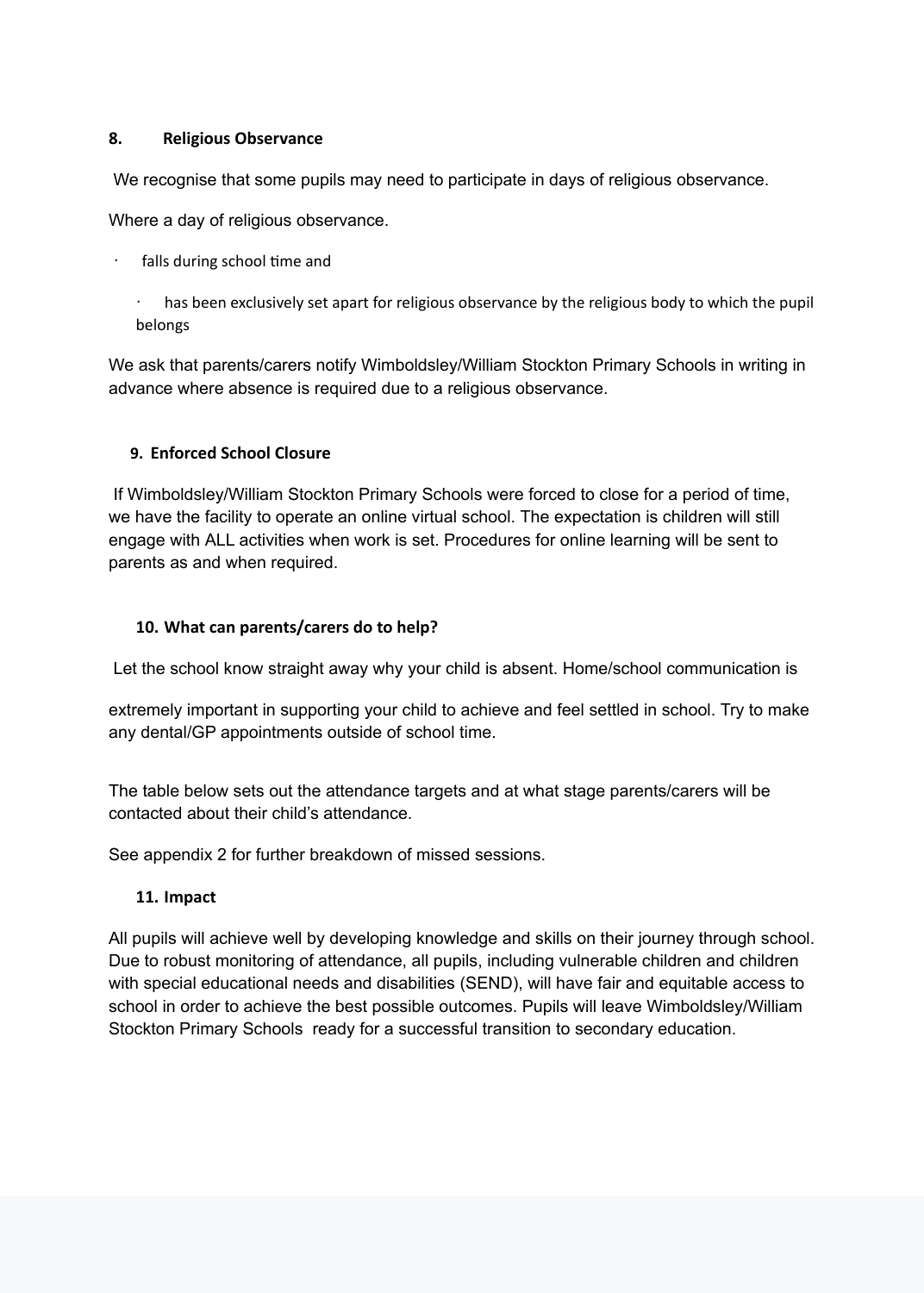#### Appendix 1

#### **Cheshire West & Chester**

### **Code of Conduct for Education Fixed Penalty Notice (Unauthorised Leave of Absence & Irregular**

#### **Attendance)**

1. A Fixed Penalty Notice (FPN) can only be issued in cases of unauthorised absence.

2. A maximum of two FPNs may be issued in an academic year and these FPNs may be issued against each parent/carer of a child. Once two FPNs have been issued, should there be further unauthorised absences, the Local Authority are able to move to prosecution immediately.

3. A FPN may be issued per parent per child.

4. Penalty Notices may be considered appropriate if:

- Unauthorised absences of at least 10 consecutive school sessions (five school days).
- $\cdot$  Sessions either side of a weekend or school holiday will be counted as consecutive school days.
- For poorly attending learners, at least 10 sessions (five school days) lost due to unauthorised absence during a school term. These do not need to be consecutive.
- For poorly attending learners, persistent late arrive at school in a term. Persistent means at least 10 sessions of late arrival.
- **Truancy**
- $\cdot$  The presence of an excluded child in a public place in the child's first five days of exclusion.

6. The academy must notify parents of the Attendance Policy and clearly state that parents may receive an FPN for an unauthorised leave of absence relating to holiday in term time.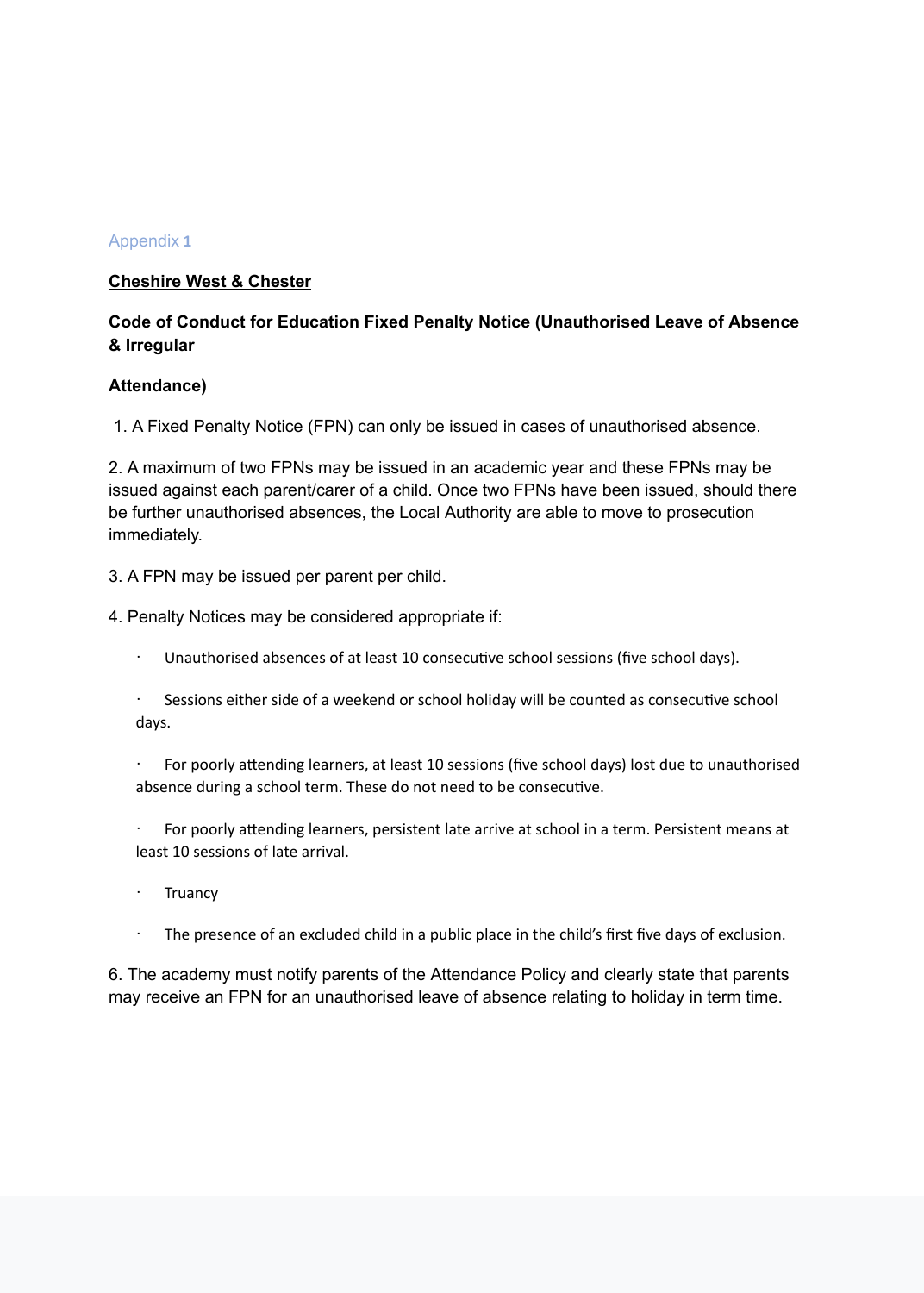7. Schools and the Education Welfare Services will take into account exceptional circumstances when determining whether to issue a FPN.

#### **Appendix 2**

# **What does 'percentage attendance' mean?**

Parents/carers should be advised that from September 2015 the Government has categorised those pupils who have attendance of 90% and below as 'Persistent Absence' pupils (P.A.). RSA will be specifically targeting this cohort of pupils, in an effort to improve their attendance in the future. The table below shows the learning time lost against percentage attendance figures.

| Attendance<br>during one<br>school year | <b>Equivalent</b><br><b>Days</b> | <b>Equivalent</b><br><b>Sessions</b> | <b>Equivalent</b><br><b>Weeks</b> | <b>Equivalent</b><br><b>Lessons</b><br><b>Missed</b> |
|-----------------------------------------|----------------------------------|--------------------------------------|-----------------------------------|------------------------------------------------------|
| 95%                                     | 9 Days                           | <b>18 Sessions</b>                   | 1.4 Weeks                         | 45 Lessons                                           |
| 90%                                     | 19 Days                          | <b>38 Sessions</b>                   | 3.4 Weeks                         | 95 Lessons                                           |
| 85%                                     | 29 Days                          | <b>58 Sessions</b>                   | 5.4 Weeks                         | <b>145 Lessons</b>                                   |
| 80%                                     | 36 Days                          | <b>72 Sessions</b>                   | 7.1 Weeks                         | <b>180 Lessons</b>                                   |
| 75%                                     | <b>48 Days</b>                   | <b>96 Sessions</b>                   | 9.3 Weeks                         | 240 Lessons                                          |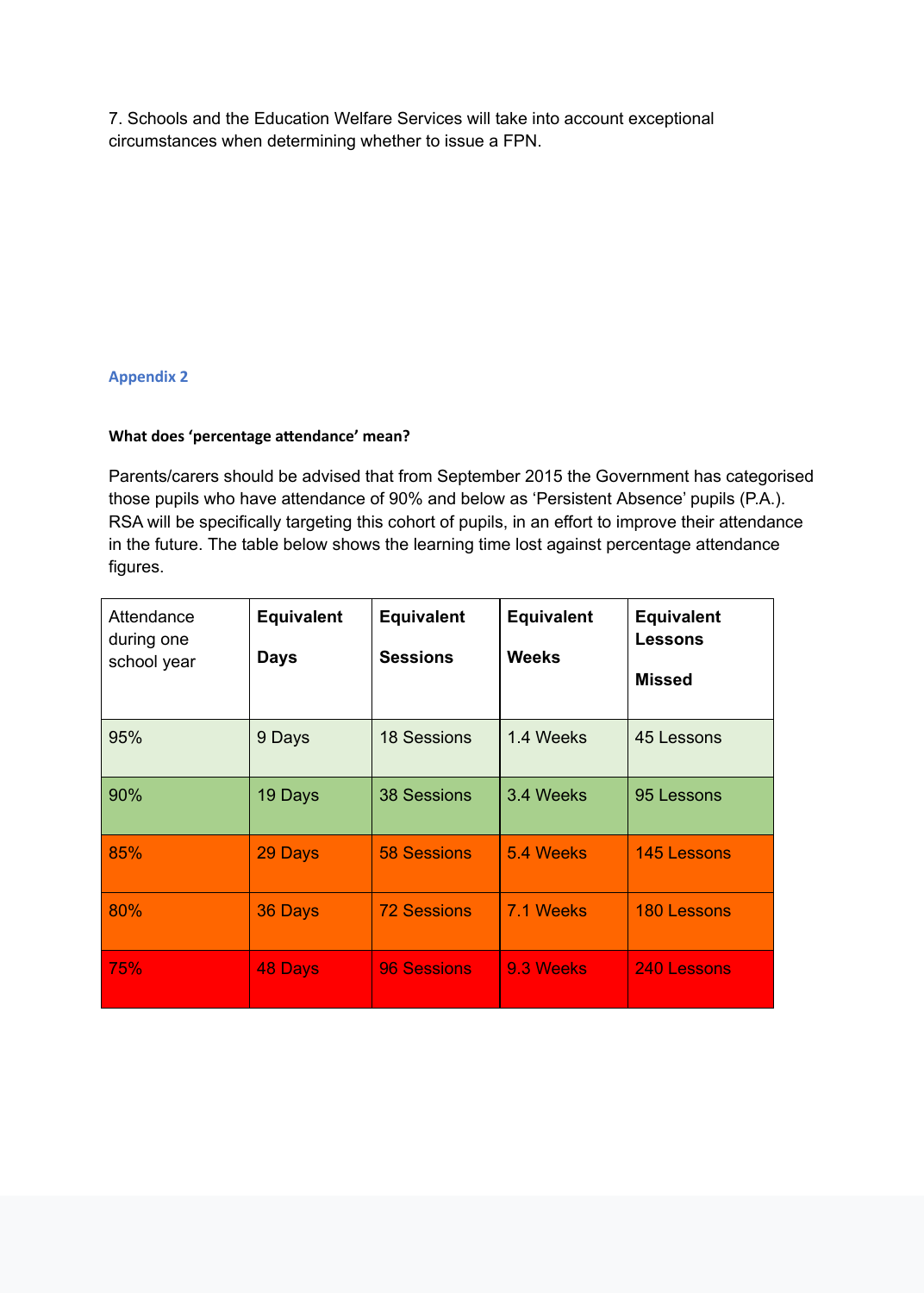# **Appendix 3**

# **Absence Codes:**

According to the DfE guidance the following codes are used on the register.

| Code I        | <b>Illness</b>                    | Schools can request medical evidence from<br>parents/carers if they feel the authenticity of an<br>illness is in doubt.                                          |
|---------------|-----------------------------------|------------------------------------------------------------------------------------------------------------------------------------------------------------------|
| <b>Code M</b> | Medical or dental<br>appointments | Parents/Carers are encouraged to arrange<br>appointments out of school hours but the school<br>will authorise if confirmation of the appointment is<br>provided. |
| <b>Code C</b> | Other circumstances               | This code will be used for any authorised<br>non-medical reasons for a child's absence from<br>school, i.e. – family funeral.                                    |
| <b>Code D</b> | Dual Registered                   | This code will be used if a pupil is registered at<br>two schools.                                                                                               |
| Code J        | <b>Interview</b>                  | This code will be used when it has been agreed<br>that the pupil can miss school to attend an<br>interview or entrance exam                                      |
| <b>Code P</b> | Approved sporting<br>activity     | This code will be used in times of approved<br>sporting activities in school times, i.e. $-$ training<br>sessions, trials and sporting events.                   |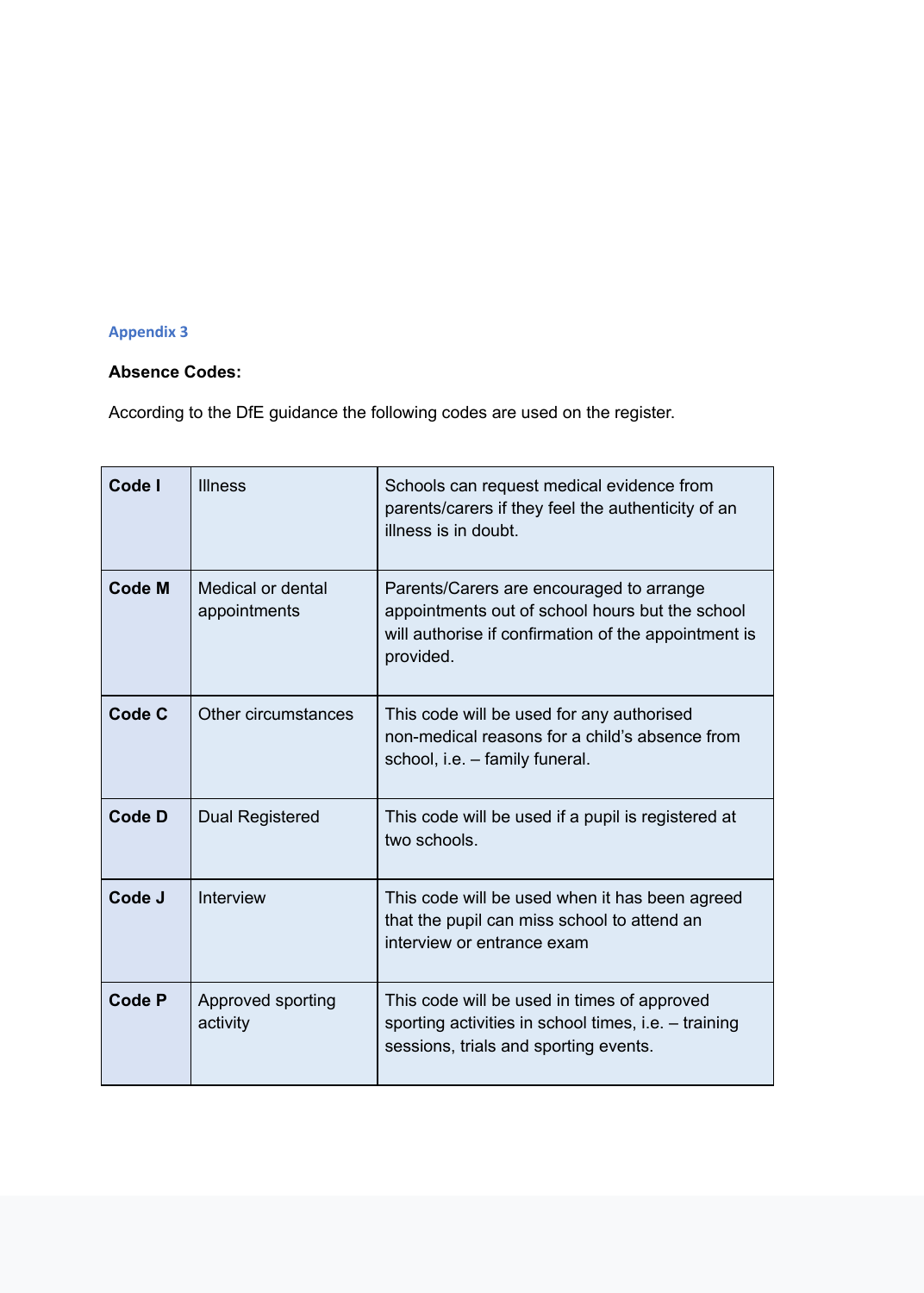| <b>Code R</b> | <b>Religious Observation</b>                                              | This code is used to cover major religious festivals<br>during term-time. The school will only authorise<br>one day of absence for religious events. |  |
|---------------|---------------------------------------------------------------------------|------------------------------------------------------------------------------------------------------------------------------------------------------|--|
| <b>Code V</b> | Educational visits and trips                                              |                                                                                                                                                      |  |
| <b>Code W</b> | <b>Work Experience</b>                                                    |                                                                                                                                                      |  |
| <b>Code G</b> | Family holiday not authorised by the school or in excess of agreed period |                                                                                                                                                      |  |
| <b>Code U</b> | Arrived late to school after 9.30am                                       |                                                                                                                                                      |  |
| <b>Code N</b> | Reason for absence not yet provided                                       |                                                                                                                                                      |  |
| Code O        | Absent from school without authorisation                                  |                                                                                                                                                      |  |
| <b>Code X</b> | Period of self isolation due to Covid-19                                  |                                                                                                                                                      |  |